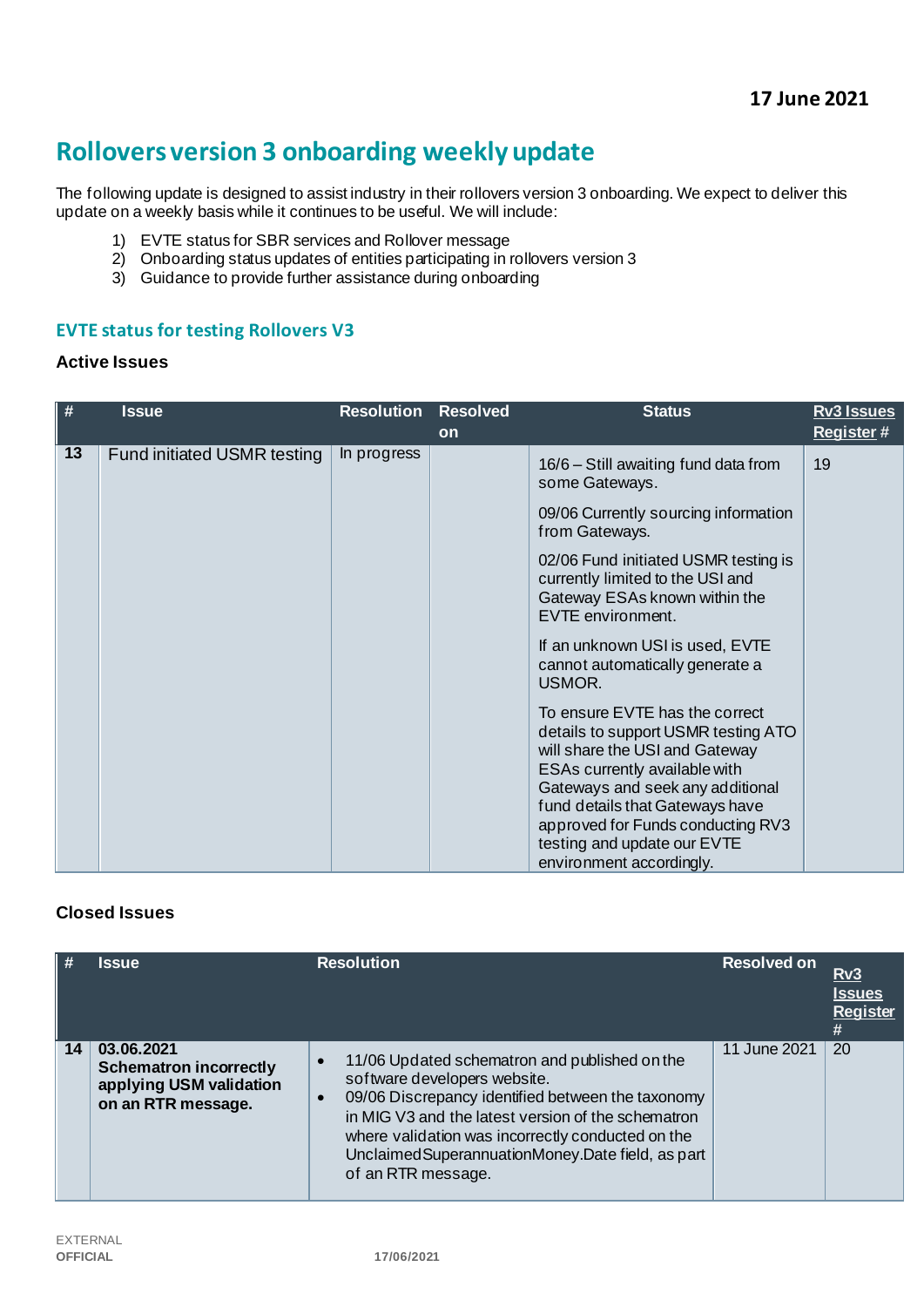|                 |                                                                                                                                                                                                                                                                                                                                                                                       | The schematron has been updated to align with<br>MIG V3 and address USM validation issues. The<br>updated version has been scheduled for external<br>publication (estimated availability from 11/06).                                                                                                                                                        |                     |                |
|-----------------|---------------------------------------------------------------------------------------------------------------------------------------------------------------------------------------------------------------------------------------------------------------------------------------------------------------------------------------------------------------------------------------|--------------------------------------------------------------------------------------------------------------------------------------------------------------------------------------------------------------------------------------------------------------------------------------------------------------------------------------------------------------|---------------------|----------------|
| 12 <sub>2</sub> | 12.05.2021<br>G2B test scenario USM 6.6<br>currently unavailable to<br>test.                                                                                                                                                                                                                                                                                                          | 18/05 System fix deployed and confirmed<br>$\bullet$<br>successful. USM6.6 available for testing.<br>12/05 USM6.6 - currently under investigation.<br>$\bullet$                                                                                                                                                                                              | 18 May 2021         | 18             |
| 11              | 04.05.2021<br>G2B test scenario USM 6.7<br>currently unavailable to<br>test.                                                                                                                                                                                                                                                                                                          | 18/05 System fix deployed and confirmed<br>$\bullet$<br>successful. USM6.7 available for testing.<br>11/05 USM6.7 - investigation complete, fix<br>$\bullet$<br>identified. Anticipate test will be available from<br>18/05.<br>04/05 Issues identified with test scenario USM6.7.<br>$\bullet$                                                              | 18 May 2021         | 17             |
| 10              | 25.03.2021<br><b>Provision of updated</b><br>sample payload data                                                                                                                                                                                                                                                                                                                      | 29/04 - Rollover Sample Message Instances<br>$\bullet$<br>(payload samples) published and available at:<br>https://softwaredevelopers.ato.gov.au/rolloverV3                                                                                                                                                                                                  | 29 April 2021       | 16             |
| 9               | 26.04.2021<br><b>RASOR incorrectly setting</b><br>identifier scheme values<br>for TFN and ID.                                                                                                                                                                                                                                                                                         | 29/04 - Fix confirmed successful.<br>$\bullet$<br>28/04 – Fix identified and deployed on 28 April.<br>$\bullet$<br>Reissued test on 28 April. Resolution pending<br>confirmation of successful fix.<br>26/04 - EVTE issue identified for investigation.<br>$\bullet$<br>RASOR being rejected at Gateway due to invalid<br>event item scheme parameter value. | 29 April 2021       | 15             |
| 8               | 01.04.2021<br><b>Internal ATO factors</b><br>affecting the information in<br>our test data for P2P (both<br><b>B2B and G2B including in</b><br>EVTE) are currently being<br>considered and are likely<br>to require updates to our<br>test data.                                                                                                                                      | 23/04 EVTE refresh completed and testing<br>$\bullet$<br>recommenced.<br>14/04 Updated test data published.<br>$\bullet$                                                                                                                                                                                                                                     | 23 April 2021       | 13             |
| $\overline{7}$  | 12.02.2021<br><b>Recent whitelist</b><br>configuration and<br>certificate changes<br>introduced connection<br>errors impacting one<br>gateway.                                                                                                                                                                                                                                        | 25/2: Data fix implemented on 23 February. Fix<br>$\bullet$<br>verified with impacted gateway.                                                                                                                                                                                                                                                               | 23 February<br>2021 | $\overline{7}$ |
| 6               | 10.02.2021<br><b>EPF test scenario for</b><br><b>SMSF missing the SMSF</b><br>Alias in the ebMS header<br>properties<br>Identified through<br>interoperability testing<br>Root cause: EPF code<br>$\bullet$<br>regressed since the<br>original EVTE<br>deployment.<br>Issue does not impact<br>$\bullet$<br>EPF test scenarios for<br>APRA funds.<br>Code remediation in<br>progress. | Remediation to restore correct code for EPF test<br>$\bullet$<br>scenarios with SMSF test data<br>25/2: Deployed to EVTE on 20 February, fix being<br>$\bullet$<br>verified with impacted Gateway<br>2/3: Fix verified.<br>$\bullet$                                                                                                                         | 20 February<br>2021 | 6              |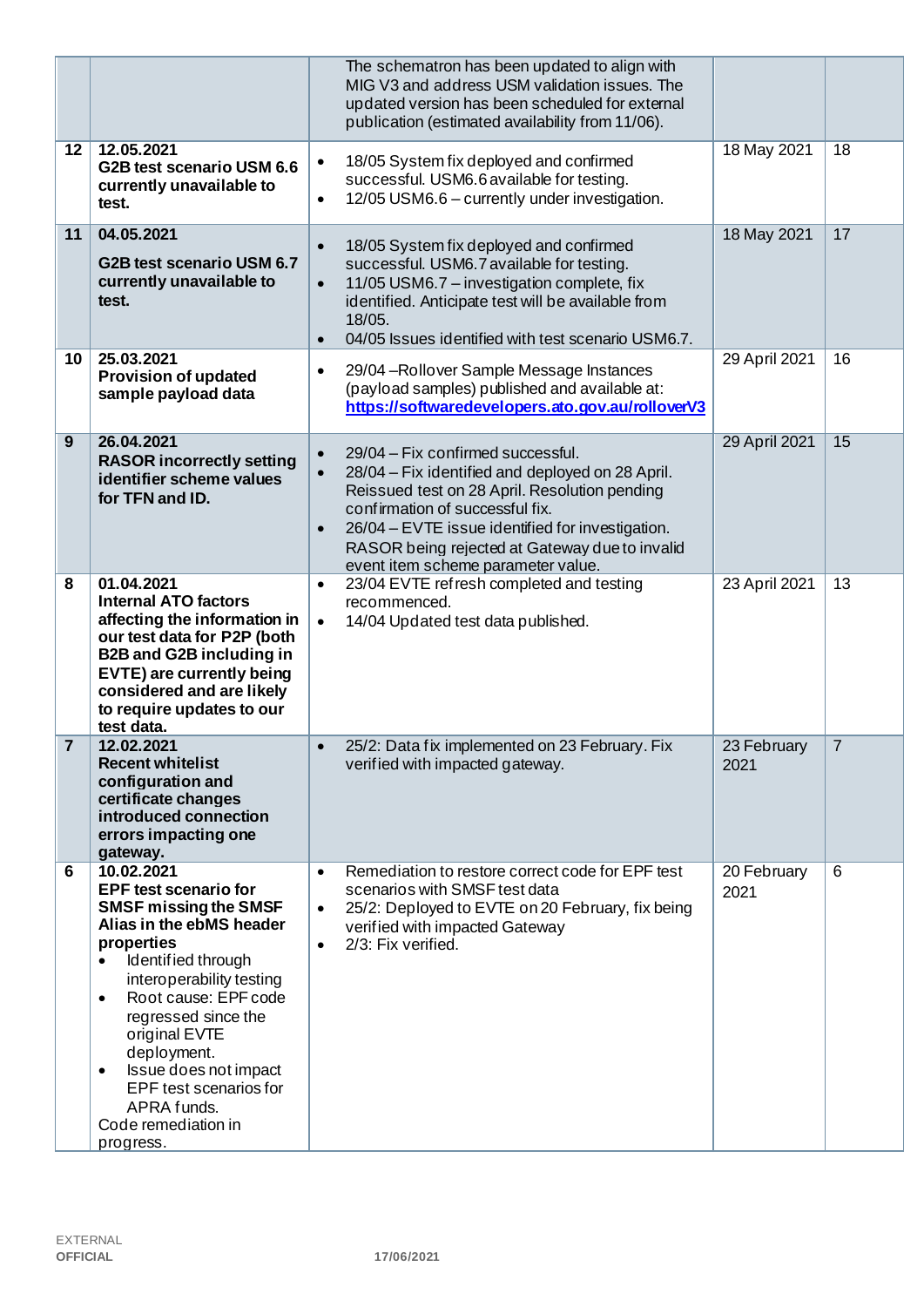| 5                       | 4.02.2021<br><b>RA with SMSF Test</b><br>scenario was not<br>previously enabled.<br>Test data was enabled 4<br>February - scenario has<br>been tested successfully.                                                                                                                                                                                                                                          | RA Test scenarios with SMSF data enabled on 4<br>$\bullet$<br>February.            | 4 February<br>2021          | 5              |
|-------------------------|--------------------------------------------------------------------------------------------------------------------------------------------------------------------------------------------------------------------------------------------------------------------------------------------------------------------------------------------------------------------------------------------------------------|------------------------------------------------------------------------------------|-----------------------------|----------------|
| 4                       | <b>EPF Test Scenarios in</b><br><b>EVTE updated with SMSF</b><br>data<br>Additional SMSF data for<br>$\bullet$<br><b>EPF</b> test scenarios<br>circulated to industry<br>representatives (GOM,<br>ASP and gateways<br>currently testing) for<br>review, with no feedback<br>received by 4 February<br>2021.<br>EVTE updated to align<br>٠<br>with EPF SMSF data<br>shared for consultation<br>on 4 February. |                                                                                    | 4 February<br>2021 (hotfix) | $\overline{4}$ |
| $\overline{\mathbf{3}}$ | 29.01.2021<br>[Defect] EVTE Test<br>Harness unavailable on 20<br>Jan 2021 preventing<br>testing of RA<br>Caused by internal<br>$\bullet$<br>environment issue<br>impacting outbound<br>messages.<br>Resolved by the end of<br>$\bullet$<br>the day on 29 Jan 2021.                                                                                                                                           | Resolved by the end of the day.<br>$\bullet$                                       | 29 January<br>2021          | 3              |
| 2                       | 15.01.2021<br>[Defect] EPF ContextID<br>greater than 40 characters<br>issue<br>Identified through<br>interoperability testing.<br>Scenario has been<br>tested successfully with<br>an EPF for an APRA<br>fund.                                                                                                                                                                                               | EPF ContextID reduced to a value less than 40<br>$\bullet$<br>characters.          | 2 February<br>2021 (hotfix) | $\overline{2}$ |
| 1                       | 15.12.2021<br>[Defect] RA and RAS<br>sample payloads<br>contained 8 digit TFNs<br>instead of 9 digit TFNs<br>Identified through early<br>$\bullet$<br>review of RA test files<br>provided.<br>Shared with ATO on 15<br>$\bullet$<br>Dec 2021<br>RA and RAS data change<br>release on 4th Jan to EVTE.                                                                                                        | RA and RAS test scenarios updated with 9- digit<br>$\bullet$<br>TFN <sub>s</sub> . | 4 January<br>2021 (hotfix)  | $\overline{1}$ |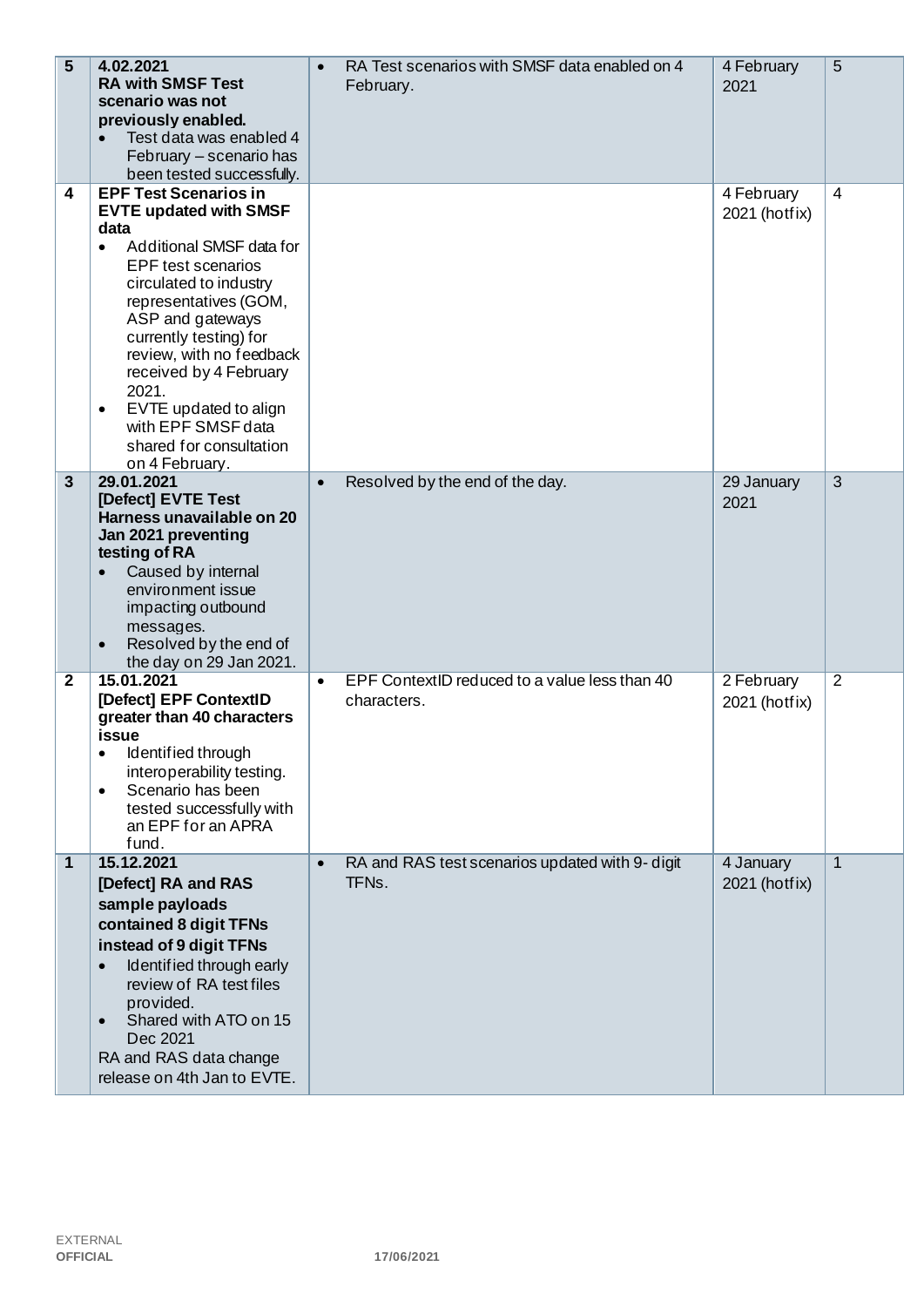### **EVTE status by test scenario grouping** *(no change from last update)*

|                 | <b>Test scenario group</b>                              | <b>Status</b>            |
|-----------------|---------------------------------------------------------|--------------------------|
| 1               | ATO initiated USM Rollover Request                      | <b>Available to test</b> |
| 2               | Gateway respond to Test 1 with USMOR                    | <b>Available to test</b> |
| 3               | Gateway initiate USM Rollover Request                   | <b>Available to test</b> |
| 4               | ATO respond to Test 3 with USMOR (automatic)            | <b>Available to test</b> |
| 5               | ATO initiate EPF for APRA to APRA (no gateway response) | <b>Available to test</b> |
| 6               | ATO initiate EPF for SMSF to SMSF (no gateway response) | <b>Available to test</b> |
| $\overline{7}$  | ATO initiate EPF for APRA to SMSF (no gateway response) | <b>Available to test</b> |
| 8               | ATO initiate EPF for SMSF to APRA (no gateway response) | <b>Available to test</b> |
| 9               | ATO initiate S20c Request                               | <b>Available to test</b> |
| 10              | Gateway respond to Test 9 with S20c Error Response      | <b>Available to test</b> |
| 11              | ATO initiate RA Request                                 | <b>Available to test</b> |
| 12 <sup>2</sup> | Gateway respond to Test 11 with RAER                    | <b>Available to test</b> |
| 13              | Gateway initiate RAS Request                            | <b>Available to test</b> |
| 14              | ATO respond to Test 13 with RASOR (automatic)           | <b>Available to test</b> |
| 15              | ATO initiate RA Request for SMSF                        | <b>Available to test</b> |
| 16              | Gateway respond to Test 15 with RAER for SMSF           | <b>Available to test</b> |
| 17              | Gateway initiate RAS Request for SMSF                   | <b>Available to test</b> |
| 18              | ATO respond to Test 17 with RASOR (automatic) for SMSF  | <b>Available to test</b> |

## **EVTE testing progress**

*(Gateway EVTE testing progress reflects completion of the 18 testing groups above)*

• All gateways have now completed testing.

## **Gateway to gateway interoperability testing (update provided by GNGB)** *(no change from last update)*

• All gateways have completed gateway to gateway interoperability testing for Rollovers v3.

## **EVTE status for SVS and SMSFmemberTICK Service**

- May 2020 full suite of SVS and SMSF verification services available in EVTE
- Seven DSPs have been whitelisted for SMSFVRFY.
- Two DSPs have been whitelisted for SMSFMBRVRFY.
- Four other DSPs are currently testing
- No issues have been identified requiring changes.